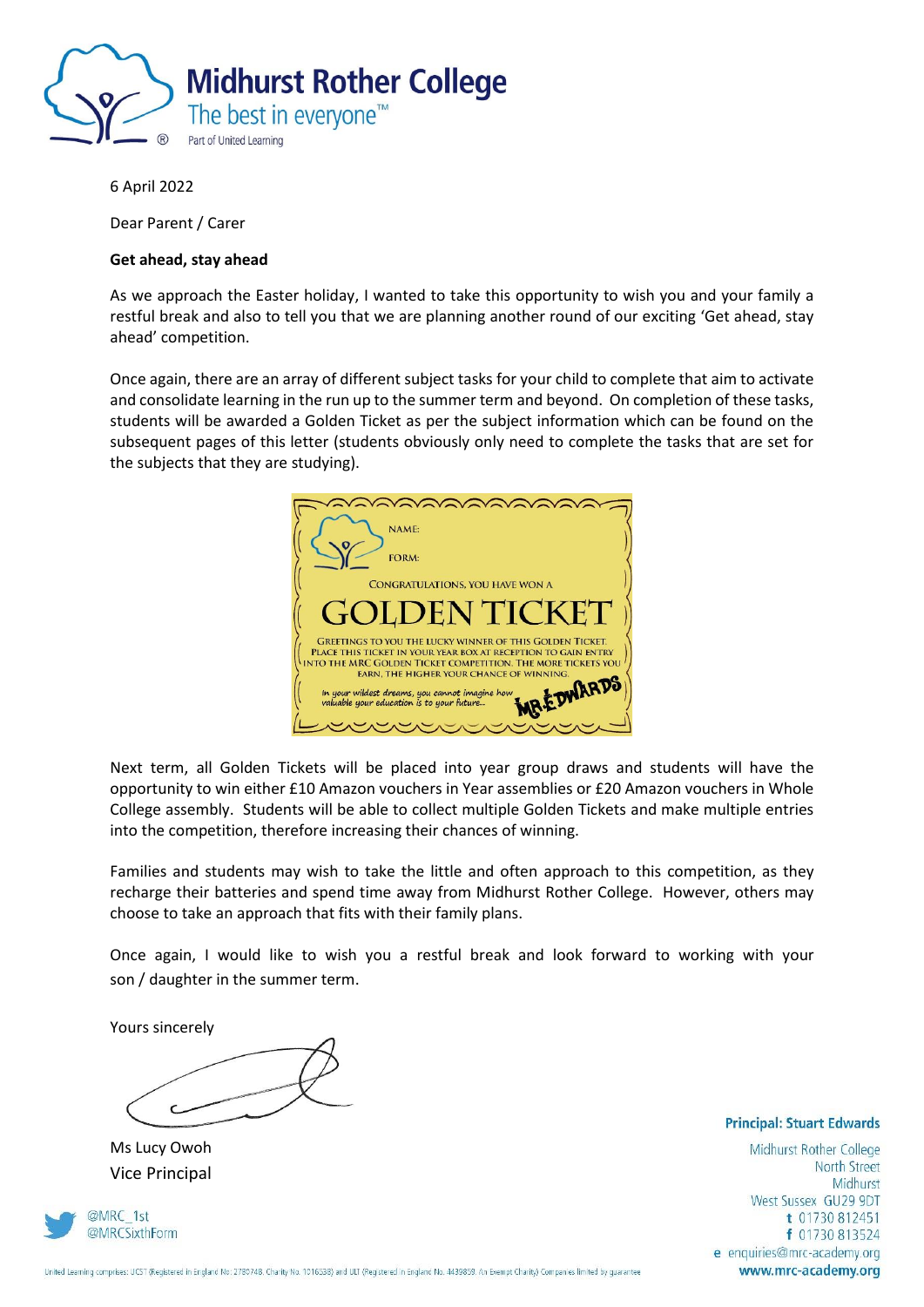# **Golden Ticket Tasks**

### **ENGLISH**

| Task(s) |                                                                                                                                                                                                                                                                                                                                                                              | <b>Golden Tickets</b><br>available |
|---------|------------------------------------------------------------------------------------------------------------------------------------------------------------------------------------------------------------------------------------------------------------------------------------------------------------------------------------------------------------------------------|------------------------------------|
|         | Create revision cards on the poems that you have studied from the<br>poetry anthology. Identify key themes and issues that are explored in<br>the poems. Create revision cards with key images and quotations from<br>each of the poems that you have studied. Find links between the<br>poems that you have studied because of the themes, issues, images or<br>quotations. | 7                                  |

### **MATHS**

| Task(s) |                                                                   | <b>Golden Tickets</b><br>available |
|---------|-------------------------------------------------------------------|------------------------------------|
|         | Complete the PinPoint booklet given to you by your Maths teacher. | Max <sub>3</sub>                   |
|         | These are the topics that you need to improve.                    |                                    |

# **SCIENCE**

| Task(s) |                                                                                                                                                                                                                                                                                                                                    | <b>Golden Tickets</b><br>available |
|---------|------------------------------------------------------------------------------------------------------------------------------------------------------------------------------------------------------------------------------------------------------------------------------------------------------------------------------------|------------------------------------|
|         | Access SENECA LEARNING (https://www.senecalearning.com/) and<br>sign-up with a free account<br>(you may already have one). Join with the class code mef3in24kc<br>· Sign-up to Seneca, join the class and complete 15 minutes = 1 card<br>$\cdot$ As above, but 30 minutes = 2 cards<br>$\cdot$ As above, but 60 minutes = 3 cards | Max <sub>3</sub>                   |

## **RP**

| Task(s) |                                                                                                  | <b>Golden Tickets</b><br>available |
|---------|--------------------------------------------------------------------------------------------------|------------------------------------|
|         | Complete the workbook set on Arbor - 2 tickets if completed fully,<br>using the right structures |                                    |

#### **BUSINESS STUDIES & VOCATIONAL KS4 BUSINESS**

| Task(s) |                                                                                                                                                                                                                                                                                                                                                                                                                                 | <b>Golden Tickets</b><br>available |
|---------|---------------------------------------------------------------------------------------------------------------------------------------------------------------------------------------------------------------------------------------------------------------------------------------------------------------------------------------------------------------------------------------------------------------------------------|------------------------------------|
|         | Complete at least 10 activities on 'Business Ed'. You should complete at<br>least 2 activities from each of the six units. (1 ticket)<br>https://www.businessed.co.uk/index.php/home/activities/gcse-<br>activities/gcse-activities-topic#business-basics<br>Complete the first section of the revision workbook, pages 1-4 on<br>setting up a business, stakeholders, franchises, ownership and business<br>plans (see Arbor). | 2                                  |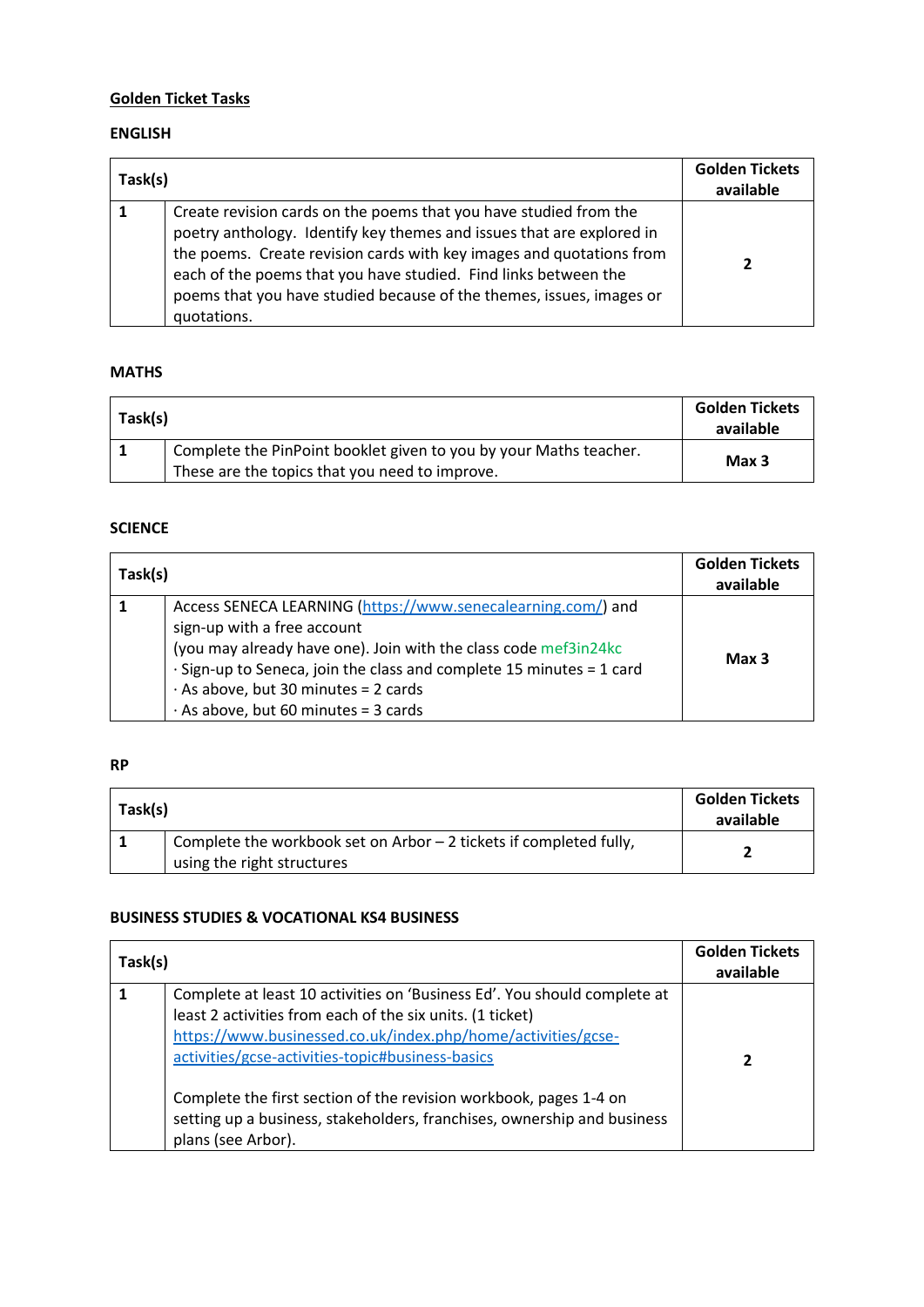### **GEOGRAPHY**

| Task(s) |                                                                                                                                  | <b>Golden Tickets</b><br>available |
|---------|----------------------------------------------------------------------------------------------------------------------------------|------------------------------------|
|         | Students need to work through the Hazards Workbook which has been<br>uploaded to Arbor. Use BBC Bitesize to help with this work. |                                    |

# **HISTORY**

| Task(s) |                                                                                                            | <b>Golden Tickets</b><br>available |
|---------|------------------------------------------------------------------------------------------------------------|------------------------------------|
|         | Complete A revision mind map or set of cue cards for the whole of<br>Paper 3 Key Topic 1: Weimar Republic. |                                    |
|         | Choose one 12 marker essay title from the work set on Arbor to<br>complete.                                |                                    |

### **FRENCH**

| Task(s) |                                                                                                                                                               | <b>Golden Tickets</b><br>available |
|---------|---------------------------------------------------------------------------------------------------------------------------------------------------------------|------------------------------------|
|         | Memrise - Learn vocabulary on "where I live - Studio Module 4" - 20<br>minutes 3 times a week $-1$ Golden ticket for the 10 highest scorers in<br>each class. |                                    |
|         | ActiveLearn – Complete the Reading and Listening tasks set $-1$ Golden<br>Ticket for those who achieve 80% or more.                                           |                                    |

#### **GERMAN**

| Task(s) |                                                                                                                                                                                                                                     | <b>Golden Tickets</b><br>available |
|---------|-------------------------------------------------------------------------------------------------------------------------------------------------------------------------------------------------------------------------------------|------------------------------------|
|         | Study home and meals at home on activelearn,<br>www.pearsonactivelearn.com. All students have log on and password.<br>Also quizzes on the same 2 topics pleas on atantot.com or<br>http://www.atantot-extra.co.uk/log on = mrc 5059 | э                                  |

# **SPANISH**

| Task(s) |                                                                                                                                          | <b>Golden Tickets</b><br>available |
|---------|------------------------------------------------------------------------------------------------------------------------------------------|------------------------------------|
|         | Memrise - Learn vocabulary on "where I live" - 20 minutes 3 times a<br>week $-1$ Golden ticket for the 10 highest scorers in each class. | 7                                  |
|         | ActiveLearn - Complete the Reading and Listening tasks set - 1 Golden<br>Ticket for those who achieve 80% or more.                       |                                    |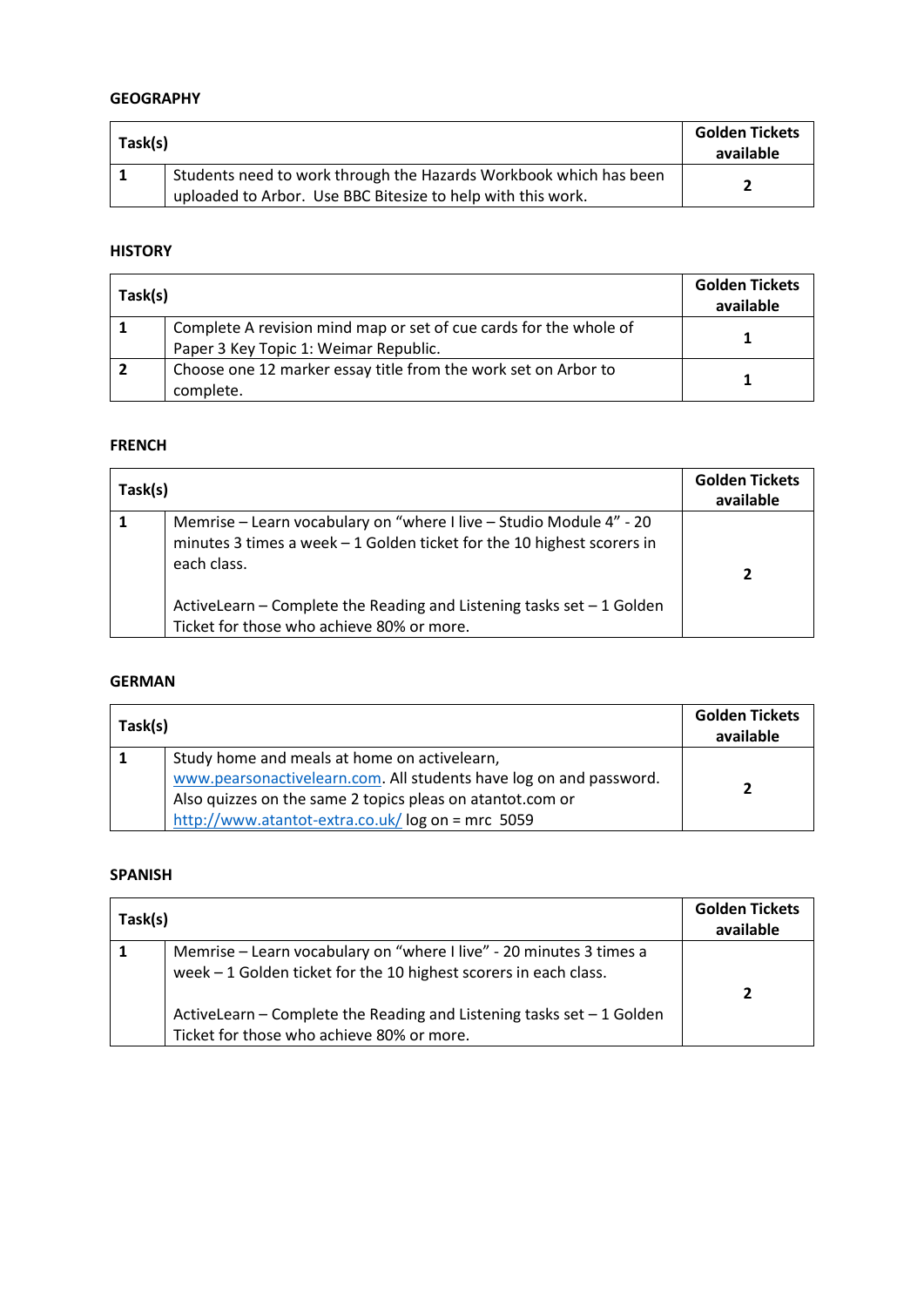### **COMPUTER SCIENCE**

| Task(s) |                                                                                                                                                                                                                                                        | <b>Golden Tickets</b><br>available |
|---------|--------------------------------------------------------------------------------------------------------------------------------------------------------------------------------------------------------------------------------------------------------|------------------------------------|
|         | Request a Paper 1 past exam paper from your teacher. Answer the<br>exam questions over the Easter Break and review answers in class when<br>you return. Once requested, exam papers will be printed and<br>distributed during the classes last lesson. |                                    |

#### **CREATIVE MEDIA**

| Task(s) |                                                                                                                                                                                                                                                     | <b>Golden Tickets</b><br>available |
|---------|-----------------------------------------------------------------------------------------------------------------------------------------------------------------------------------------------------------------------------------------------------|------------------------------------|
|         | Request a R081 past exam paper from your teacher. Answer the exam<br>questions over the Easter Break and review answers in class when you<br>return. Once requested, exam papers will be printed and distributed<br>during the classes last lesson. |                                    |

# **MUSIC**

| Task(s) |                                                                                                                                                           | <b>Golden Tickets</b><br>available |
|---------|-----------------------------------------------------------------------------------------------------------------------------------------------------------|------------------------------------|
| 1       | Practice intervals, cadences, and time signatures using the following<br>support:<br>Focus on Sound https://mrc.musicfirst.co.uk (login details on Arbor) |                                    |
|         | http://teoria.com/en/exercises/<br>https://www.musictheory.net/                                                                                           | 2                                  |
|         | Revise and take the test on Haydn clock symphony: (focus on sound,<br>tests, sound words, AQA and it is on the left)                                      |                                    |
|         | Extra – Revise minimalism and the blues.                                                                                                                  |                                    |

### **DRAMA**

| Task(s) |                                                                                                                                                                                                                                                                                                                                                                                                                                | <b>Golden Tickets</b><br>available |
|---------|--------------------------------------------------------------------------------------------------------------------------------------------------------------------------------------------------------------------------------------------------------------------------------------------------------------------------------------------------------------------------------------------------------------------------------|------------------------------------|
|         | Task 1 - Component 1 - Devised Group Piece - 1 Golden Ticket<br>Over Easter you should make sure you are learning lines and sourcing<br>costumes/props and any other resources you need for your exam on<br>the 5 May. Make sure you have an idea of music and lighting, running<br>order and effects required. Use the lighting and sound cue sheets to<br>help support you with this. Due in first lesson back after Easter. | 1.                                 |

## **PE & VOCATIONAL KS4 SPORT**

| Task(s) |                                                                                   | <b>Golden Tickets</b><br>available |
|---------|-----------------------------------------------------------------------------------|------------------------------------|
|         | Tutorials 7-10 with checkpoint tests on The Everlearner<br>www.theeverlearner.com |                                    |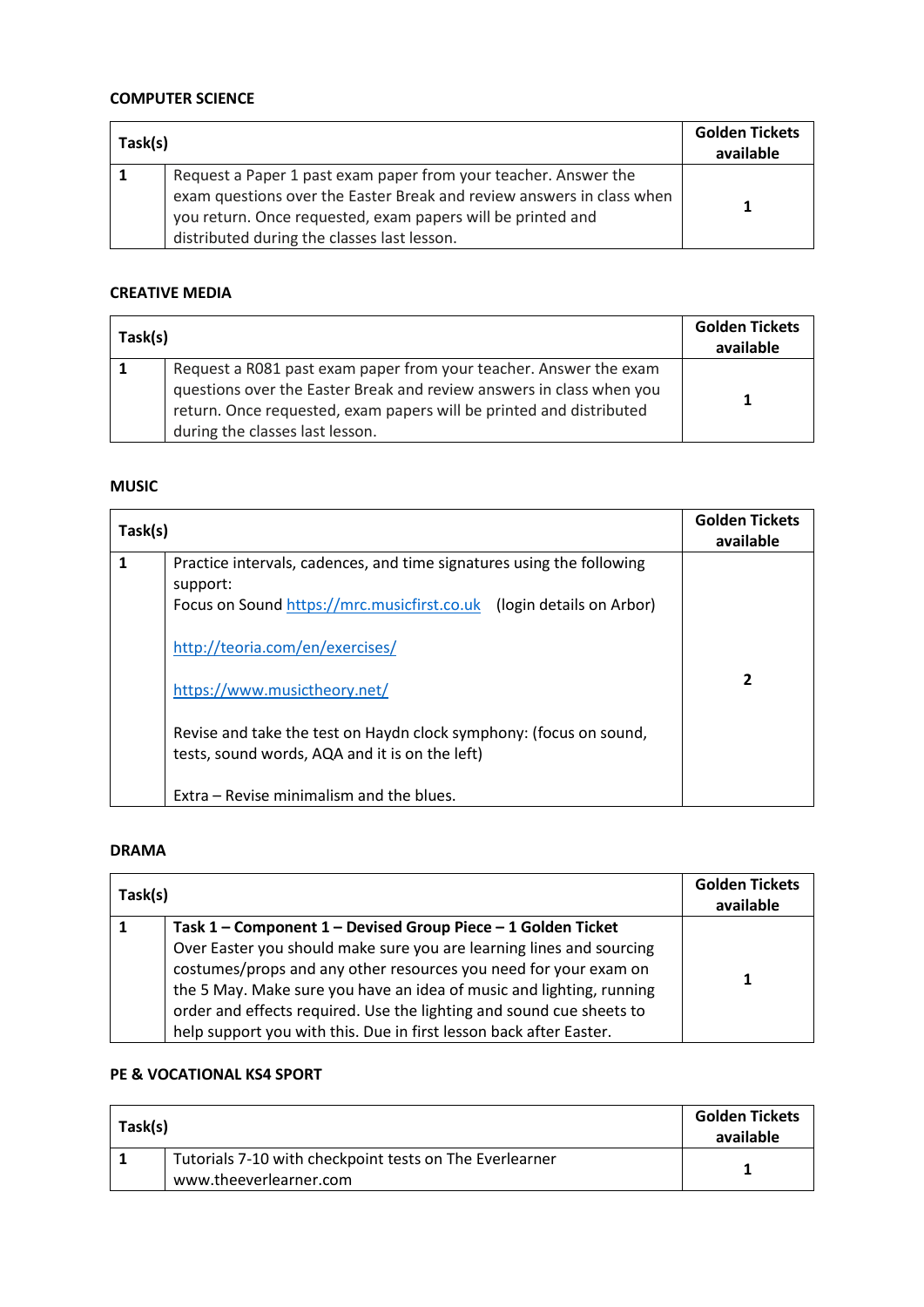#### **PHOTOGRAPHY**

| Task(s)      |                                                                                                                                                                                                                                                                                                                                                                                                                                                                     | <b>Golden Tickets</b><br>available |
|--------------|---------------------------------------------------------------------------------------------------------------------------------------------------------------------------------------------------------------------------------------------------------------------------------------------------------------------------------------------------------------------------------------------------------------------------------------------------------------------|------------------------------------|
| $\mathbf{1}$ | For the Easter break students are required to primarily catch up on any<br>outstanding work for their Creative Landscape project as per the<br>exemplar which is attached. So far students should have in their book:<br>Mindmap<br>Moodboard<br>Research 1: Chosen Photographer<br><b>Contact Sheet: Shoot 1</b><br>Edits 1<br>Research 2: Chosen Photographer<br>Contact sheet: Studio shoot<br>Exemplars on Arbor contain photographs of a high-grade example as | $\overline{2}$                     |
|              | well as a guide as to what each section should include.<br>The secondary task for the Easter break is to capture 60-90 images<br>which will help respond to our second artist research. These will be<br>edited together with the images we took during the in-class workshop<br>with studio lighting.<br>These could take the form of 'landscape' images in the traditional<br>sense. Think about what location you might want to go to. It could be               |                                    |
|              | a walk in the forest, a trip to the beach or even a walk through a town<br>centre.                                                                                                                                                                                                                                                                                                                                                                                  |                                    |

# **TEXTILES**

| Task(s) |                                                                                                                                                                                                                                                                                                                                                                                                                                                                                                                                                                                                                                                                                                                                                                                                                                   | <b>Golden Tickets</b><br>available |
|---------|-----------------------------------------------------------------------------------------------------------------------------------------------------------------------------------------------------------------------------------------------------------------------------------------------------------------------------------------------------------------------------------------------------------------------------------------------------------------------------------------------------------------------------------------------------------------------------------------------------------------------------------------------------------------------------------------------------------------------------------------------------------------------------------------------------------------------------------|------------------------------------|
|         | Students to continue to work on their natural forms projects. Students<br>need to choose artists/designer/photographers, sample their work and<br>develop their own ideas and samples from this. Sketch ideas annotate<br>their work, with why they have done, techniques used, if it is successful<br>and how they could develop it further. Sketchbook pages can be<br>prepped at home so that lesson time is focused on creating pieces.<br>They should now be moving forward to develop their final piece/idea,<br>which should showcase their skills and show the continued<br>development throughout their project. Students to start planning and<br>designing their final piece, mind map ideas, get inspirational images,<br>draw out at least 4 design ideas using all the skills and techniques they<br>have explored. |                                    |

# **ART**

| Task(s) |                                                                                                      | <b>Golden Tickets</b><br>available |
|---------|------------------------------------------------------------------------------------------------------|------------------------------------|
|         | To complete any unfinished work in your Art book, including annotation<br>and Primary Source photos. |                                    |

#### **PRODUCT DESIGN**